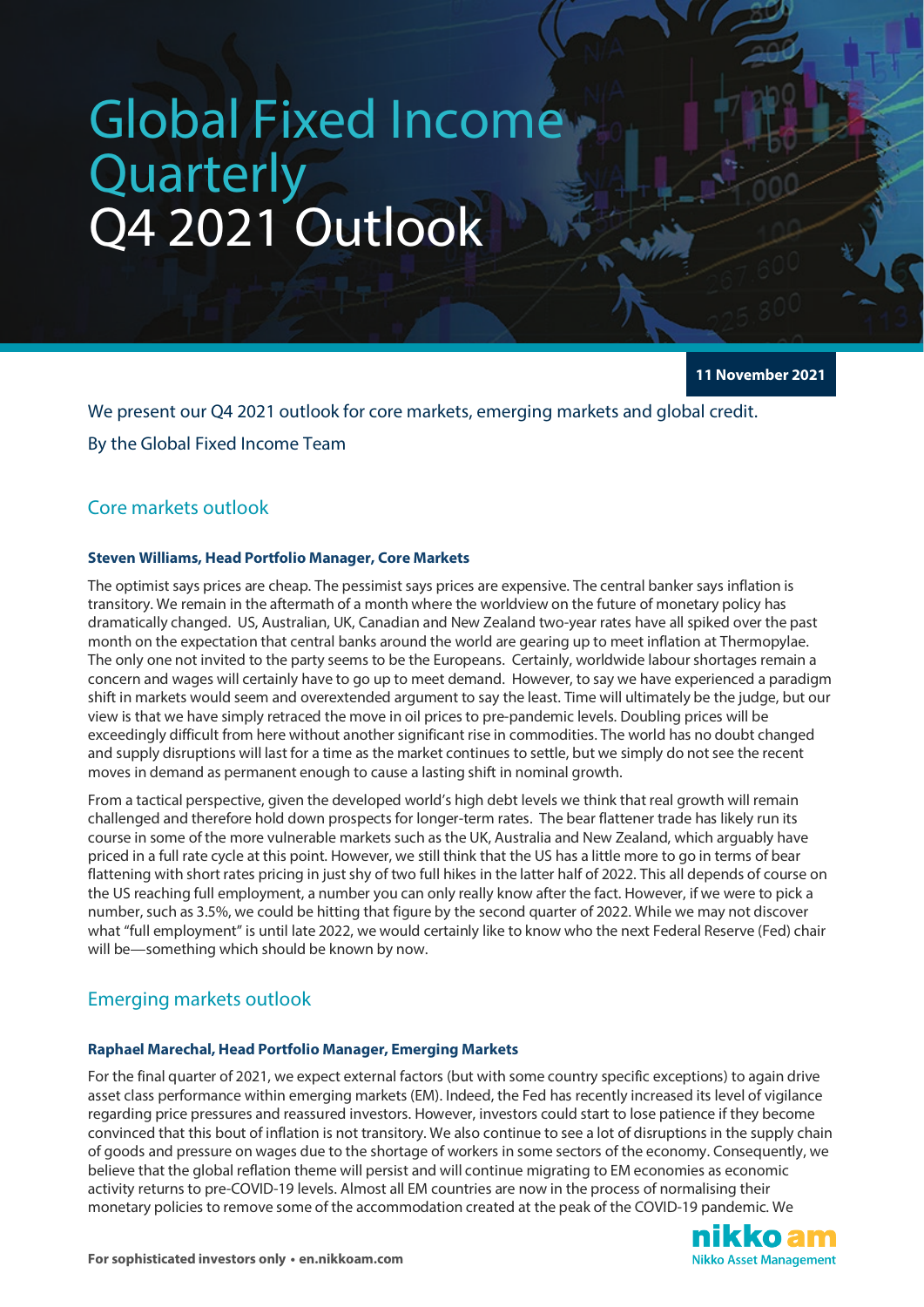expect this pre-emptive approach to continue increasing real rates in the EM space, particularly in comparison to those of the developed markets. This, combined with still healthy current accounts positions, underscores the relative attractiveness of EM currencies and we could see yield-seeking investors gravitate towards EM local bonds. Sovereign external debt will also continue to be very appealing as normalisation of fiscal policies, combined with decent growth and reflation, should naturally lead to lower debt-to-GDP ratios and better debt sustainability.

There are two key risks to our constructive outlook. The first is price pressures in advanced economies proving to be more persistent than expected, which could lead to an earlier-than-forecast tightening of global monetary conditions and result in a reversal of capital flows. The second is the Chinese economy slowing down at a greater pace than expected. Such a slowdown could come from the combination of an ill-controlled consolidation of the real estate sector and regional lockdowns imposed by the resurgence of COVID-19. Policymakers have at least signalled some marginal easing of developers' access to finance. The aim is to preserve social stability by ensuring that developers have the funds to complete their ongoing projectsso households can have access to housing they already paid for. Geopolitical uncertainty is another source of risk as incidents can often erupt without warning. Relations between China and the US remain tense despite the change in US presidency; in the Middle East, Iran's seeming reluctance towards negotiating a compromise for its nuclear program is expected to remain a destabilising factor.

# Global credit outlook

#### **Holger Mertens, Head Portfolio Manager, Global Credit**

We expect the direction and volatility of rates to also become an overarching theme for the global credit market in the final quarter of 2021. We keep our overall positive view on the global credit market in light of a solid corporate earnings season, but we might take a slightly more cautious outlook with more emphasis on portfolio liquidity. In terms of investment themes, we remain confident that some BB-rated assets could soon return to the investment grade market; we also retain our favourable view of the banking sector. We are currently more cautious in our view towards Asia credit, but we think that valuation in that space could soon become attractive. We retain a cautious view towards highly-rated companies as their ratings could be challenged by a global push to increase corporate tax rates. We therefore see the bucket of instruments with BBB ratings increasing.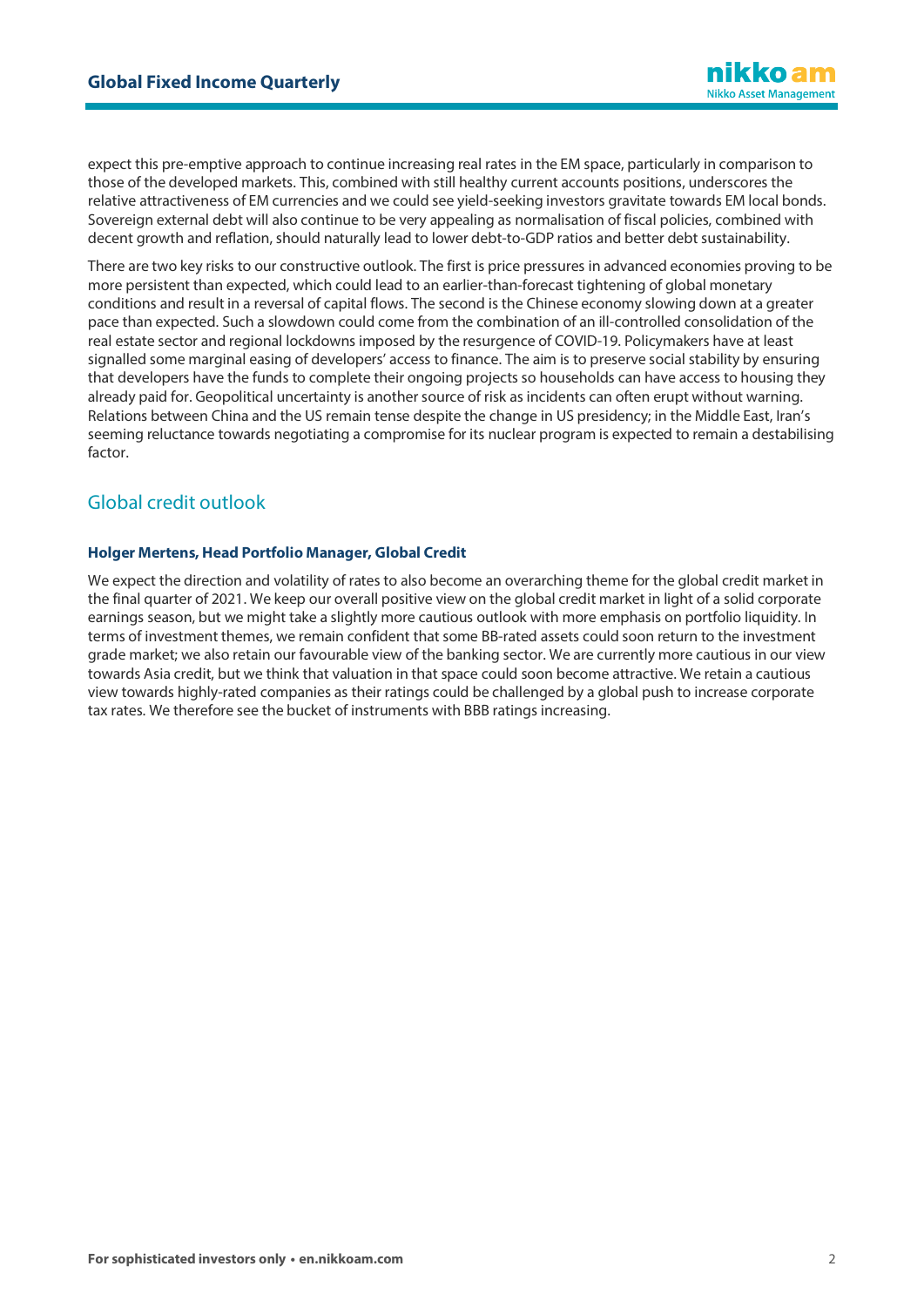**Important information:** This document is prepared by Nikko Asset Management Co., Ltd. and/or its affiliates (Nikko AM) and is for distribution only under such circumstances as may be permitted by applicable laws. This document does not constitute personal investment advice or a personal recommendation and it does not consider in any way the objectives, financial situation or needs of any recipients. All recipients are recommended to consult with their independent tax, financial and legal advisers prior to any investment.

This document is for information purposes only and is not intended to be an offer, or a solicitation of an offer, to buy or sell any investments or participate in any trading strategy. Moreover, the information in this document will not affect Nikko AM's investment strategy in any way. The information and opinions in this document have been derived from or reached from sources believed in good faith to be reliable but have not been independently verified. Nikko AM makes no guarantee, representation or warranty, express or implied, and accepts no responsibility or liability for the accuracy or completeness of this document. No reliance should be placed on any assumptions, forecasts, projections, estimates or prospects contained within this document. This document should not be regarded by recipients as a substitute for the exercise of their own judgment. Opinions stated in this document may change without notice.

In any investment, past performance is neither an indication nor guarantee of future performance and a loss of capital may occur. Estimates of future performance are based on assumptions that may not be realised. Investors should be able to withstand the loss of any principal investment. The mention of individual securities, sectors, regions or countries within this document does not imply a recommendation to buy or sell.

Nikko AM accepts no liability whatsoever for any loss or damage of any kind arising out of the use of all or any part of this document, provided that nothing herein excludes or restricts any liability of Nikko AM under applicable regulatory rules or requirements.

All information contained in this document is solely for the attention and use of the intended recipients. Any use beyond that intended by Nikko AM is strictly prohibited.

**Japan**: The information contained in this document pertaining specifically to the investment products is not directed at persons in Japan nor is it intended for distribution to persons in Japan. Registration Number: Director of the Kanto Local Finance Bureau (Financial Instruments firms) No. 368 Member Associations: The Investment Trusts Association, Japan/Japan Investment Advisers Association.

**United Kingdom and rest of Europe**: This document is communicated by Nikko Asset Management Europe Ltd, which is authorised and regulated in the United Kingdom by the Financial Conduct Authority (the FCA) (FRN 122084). This document constitutes a financial promotion for the purposes of the Financial Services and Markets Act 2000 (as amended) (FSMA) and the rules of the FCA in the United Kingdom, and is directed at professional clients as defined in the FCA Handbook of Rules and Guidance.

**United States**: This document may not be duplicated, quoted, discussed or otherwise shared without prior consent. Any offering or distribution of a Fund in the United States may only be conducted via a licensed and registered broker-dealer or a duly qualified entity. Nikko Asset Management Americas, Inc. is a United States Registered Investment Adviser.

**Singapore**: This document is for information to institutional investors as defined in the Securities and Futures Act (Chapter 289), and intermediaries only. Nikko Asset Management Asia Limited (Co. Reg. No. 198202562H) is regulated by the Monetary Authority of Singapore.

**Hong Kong**: This document is for information to professional investors as defined in the Securities and Futures Ordinance, and intermediaries only. The contents of this document have not been reviewed by the Securities and Futures Commission or any regulatory authority in Hong Kong. Nikko Asset Management Hong Kong Limited is a licensed corporation in Hong Kong.

**New Zealand**: This document is issued in New Zealand by Nikko Asset Management New Zealand Limited (Company No. 606057, FSP22562). It is for the use of wholesale clients, researchers, licensed financial advisers and their authorised representatives only.

**Kingdom of Bahrain**: The document has not been approved by the Central Bank of Bahrain which takes no responsibility for its contents. No offer to the public to purchase the Strategy will be made in the Kingdom of Bahrain and this document is intended to be read by the addressee only and must not be passed to, issued to, or shown to the public generally.

**Kuwait**: This document is not for general circulation to the public in Kuwait. The Strategy has not been licensed for offering in Kuwait by the Kuwaiti Capital Markets Authority or any other relevant Kuwaiti government agency. The offering of the Strategy in Kuwait on the basis a private placement or public offering is, therefore, restricted in accordance with Decree Law No. 7 of 2010 and the bylaws thereto (as amended). No private or public offering of the Strategy is being made in Kuwait, and no agreement relating to the sale of the Strategy will be concluded in Kuwait. No marketing or solicitation or inducement activities are being used to offer or market the Strategy in Kuwait.

**Kingdom of Saudi Arabia**: This document is communicated by Nikko Asset Management Europe Ltd (Nikko AME), which is authorised and regulated by the Financial Services and Markets Act 2000 (as amended) (FSMA) and the rules of the Financial Conduct Authority (the FCA) in the United Kingdom (the FCA Rules). This document should not be reproduced, redistributed, or sent directly or indirectly to any other party or published in full or in part for any purpose whatsoever without a prior written permission from Nikko AME.

This document does not constitute investment advice or a personal recommendation and does not consider in any way the suitability or appropriateness of the subject matter for the individual circumstances of any recipient. In providing a person with this document, Nikko AME is not treating that person as a client for the purposes of the FCA Rules other than those relating to financial promotion and that person will not therefore benefit from any protections that would be available to such clients.

Nikko AME and its associates and/or its or their officers, directors or employees may have or have had positions or material interests, may at any time make purchases and/or sales as principal or agent, may provide or have provided corporate finance services to issuers or may provide or have provided significant advice or investment services in any investments referred to in this document or in related investments. Relevant confidential information, if any, known within any company in the Nikko AM group or Sumitomo Mitsui Trust Holdings group and not available to Nikko AME because of regulations or internal procedure is not reflected in this document. The investments mentioned in this document may not be eligible for sale in some states or countries, and they may not be suitable for all types of investors.

**Oman:** The information contained in this document nether constitutes a public offer of securities in the Sultanate of Oman as contemplated by the Commercial companies law of Oman (Royal decree 4/74) or the Capital Markets Law of Oman (Royal Decree80/98, nor does it constitute an offer to sell, or the solicitation of any offer to buy non-Omani securities in the Sultanate of Oman as contemplated by Article 139 of the Executive